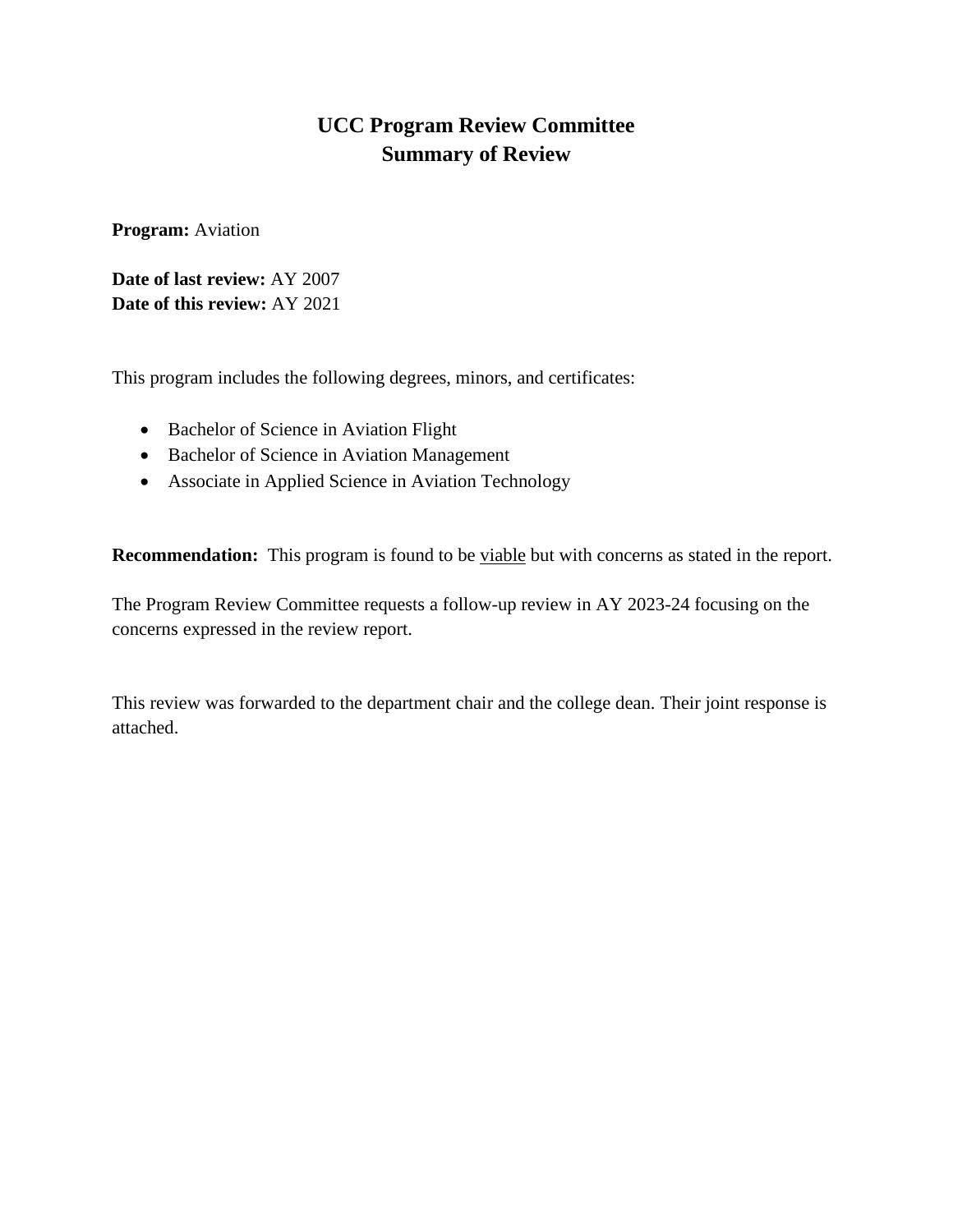# Ohio University Curriculum Committee External/Internal Academic Program Review

## Department of Aviation

## December 2020

## Reviewers:

- 1. Aimee Edmondson, Ph.D., Professor and Director for Graduate Studies, E.W. Scripps School of Journalism, Ohio University.
- 2. Julie White, Ph.D., Professor, Political Science, College of Arts & Sciences, Ohio University
- 3. Kurt Barnhart, Ph.D., Professor, College of Technology and Aviation, Kansas State University Polytechnic

The Department of Aviation underwent a virtual external/internal program review December 1, 2020. The committee met with departmental leadership, faculty, staff, undergraduate students, Russ College of Engineering Associate Dean for Academics and Acting Department Chair, Deborah McAvoy and Dr. Mei Wei, Dean of the Russ College of Engineering and Technology.

The department was assessed as a whole unit including all degree programs.

## **1. The program as a whole**

*a. Is the current number and distribution of faculty sufficient to carry out the broad overall mission of the program?*

The current level of faculty is categorically insufficient. Excluding flight instruction staff, considering the group 1 and 2 faculty, the student-to-faculty ratio is approximately 70:1. This is far above the peer institutions of approximately 30:1. It is widely recognized that at least one additional full-time group 1 or 2 faculty member is needed and should be filled as quickly as possible. However, it is not clear whether there is a current plan to rectify this situation. Being down two faculty members is making it challenging for the department to carry out its mission.

*b. Is the level of the program's RSCA appropriate for the program given the size of the faculty and the resources available to the program? Is the program's level of external funding at an appropriate level?*

RSCA evidence was not observed; however, given the current faculty teaching load none should be expected.

*c. Is the level of service, outside of teaching, appropriate for the program given its size and the role that it plays in the University and broader communities it interacts with? Is the program able to fulfill its service mission?*

The service provided by the Department of Mechanical Engineering is appropriate and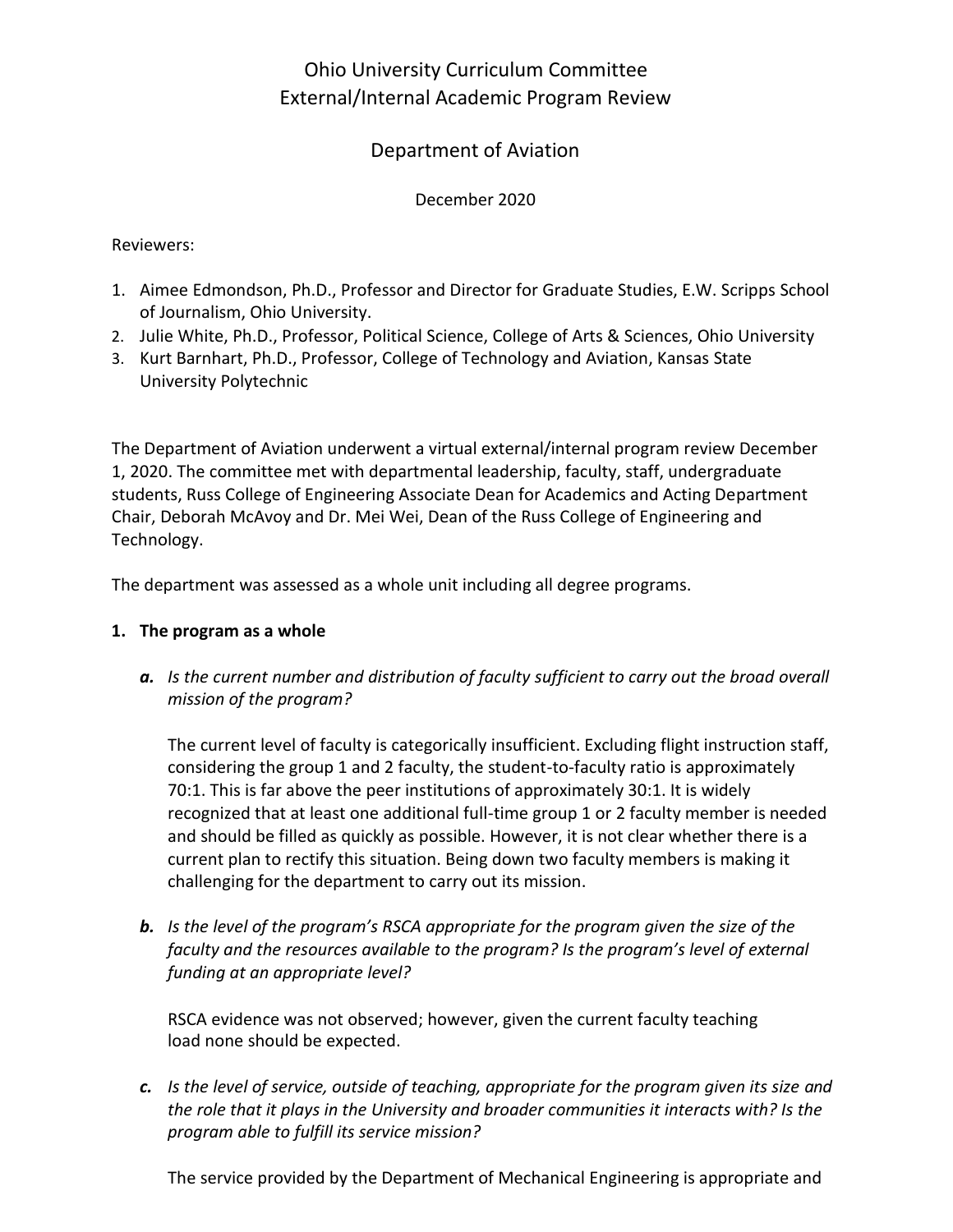the program is currently able to fulfill its service mission. The Department has a deep commitment to community engagement through its commitment to help educate the general public in the broader mission of aviation in the state of Ohio.

## *d. Does the program have an appropriate level of financial resources, staff, physical facilities, library resources, and technology to fulfill its mission?*

The Department does not have the appropriate level of financial resources for physical facilities and technology. Funding is lagging, resulting in not enough and inadequate equipment compared with its peers. As an example, there is inadequate space for pre/post-flight student briefings, resulting in a lack of privacy for this activity. This is a violation of FERPA regulations.

Further, students, faculty, and staff all report that aircraft scheduling is problematic, and the aircraft needed are often down for maintenance. Hangar space is also potentially a concern. However, due to the virtual nature of the review, this cannot be confirmed. COVID notwithstanding, the number of flight instruction staffing appears to be inadequate based on student reports. Multiple students reported that it was difficult to keep the same flight instructor for more than a few weeks at a time and that oversight of the flight instruction process was lacking. As an example, if a student lost a flight instructor due to turnover, it was up to the individual student to try to find a flight instructor if one was available; if not, a student may go weeks with no assigned flight instructor.

Further, an inordinate load has been assumed by a particular classified staff member in the department who works in flight operations at the airport. This person is advising students, developing critical documents outside their area of expertise and assuming a host of other duties. Although this person is performing in an outstanding manner, completing many tasks that would be expected of a faculty member, clearly this staff member is carrying an undue burden.

#### **2. Undergraduate Program**

*a. Is the program fulfilling its service role, adequately preparing non-majors for future coursework and/or satisfying the needs for general education?*

This program generally does not have a service mission for non-major and/or general education students.

*b. Is the program attracting majors likely to succeed in the program? Is the number of majors appropriate for the program? Is the program attracting a diverse group of students?*

Students continue to come to Ohio University specifically to study aviation. Students report that cost is a major factor in choosing Ohio University for their aviation studies. The department continues to attract a solid number of undergraduate students each year, and the retention rate is over 80% which is on par with peer institutions. While the number of majors is on par with peer aviation programs at peer institutions, the faculty to student ratio is far too high.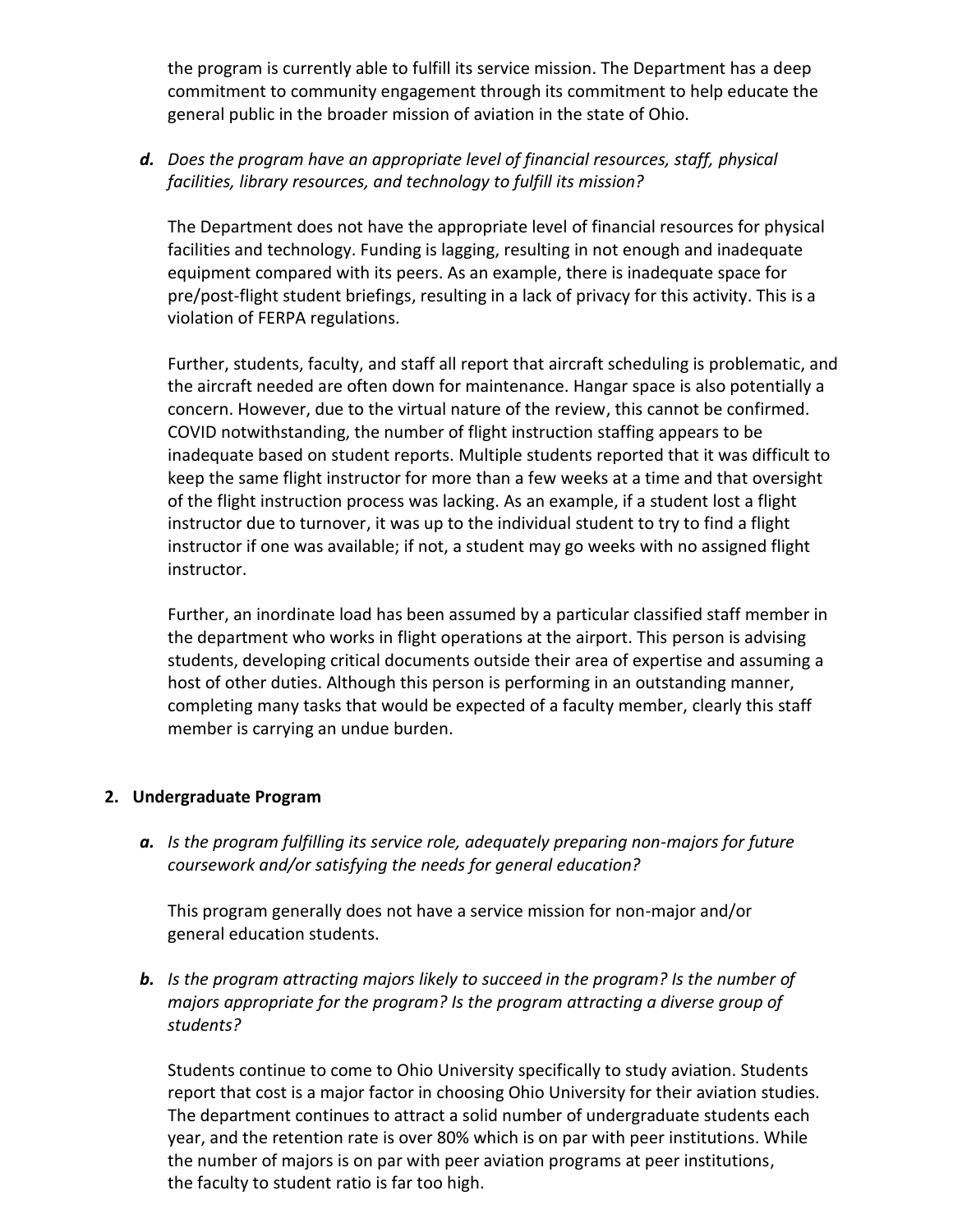Because of the relatively few collegiate aviation institutions nationwide, aviation students often travel a greater distance than most students who pursue degree options that are more readily available.

In general, the department of aviation is male dominated with approximately 90% male students. Although efforts have been made to recruit more female students in recent years, more work needs to be done to attract both female and under-represented students as well as faculty/staff. The department has a proud history of women in aviation with notables including Joan Mace, who became an instructor in 1963 and department chair twenty years later. Connie Tobias is another Ohio notable. She ended her 40-year career in 2015, retiring from US Airways as a captain, logging 22,000 flight hours and flying 70 different kinds of aircraft. Efforts to recruit women include: a Women in Aviation student chapter and a female student ambassador to assist with recruiting prospective students to the department.

It was reported during the review team's interviews that the department needs to be more purposeful when it comes to the admission of new students in terms of both numbers and potential to succeed. It was mentioned that there were no additional admission standards for the professional pilot program over and above those required for the university. There were multiple reports that the number of incoming freshmen pursuing an aviation flight education should be limited to a more manageable number given the resources available.

*c. Does the undergraduate curriculum provide majors with an adequate background to pursue discipline-related careers or graduate work following graduation?*

A survey of the curriculum reveals that all program curricula exceed that of peer institutions in terms of breadth and depth, and students desiring to pursue graduate study in the field of aviation would be well-prepared. The program curriculum does seem to be weak in the area of aircraft systems, both basic and advanced. Program curriculum should not rely on ground schools alone for the depth of systems knowledge required by pilots. Should program-specific accreditation be pursued in the future, the curriculum is in a good position to meet those requirements with little or no modification. Pursuing program accreditation is recommended because it provides a check and balance for program quality that supersedes internal reviews and provides a layer of risk protection for program administration in that the program is forced to meet a high level of externally-developed standards for similar programs internationally.

*d. Are the resources and the number of and distribution of faculty sufficient to support the undergraduate program?*

The resources and the number of faculty are not sufficient to support the undergraduate program as discussed in section 1.a of this document.

*e. Are pedagogical practices appropriate? Is teaching adequately assessed?*

The pedagogical practices are appropriate on the academic side of the department. Students reported a very high level of satisfaction with the instruction they received in their on-campus classes and with the full-time faculty members specifically.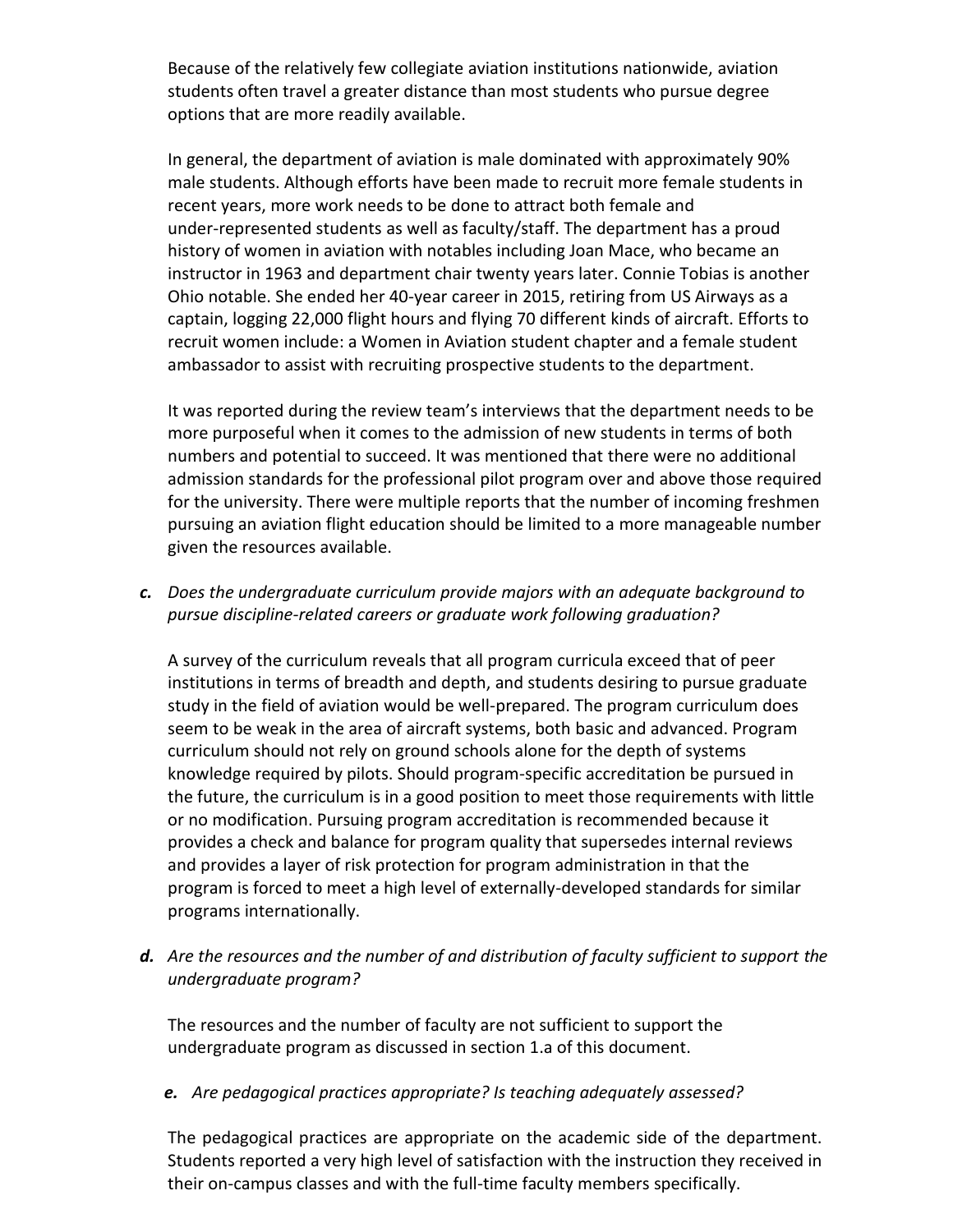## *f. Are students able to move into discipline-related careers and/or pursue further academic work?*

From the data provided this does seem to be the case, although the self-report survey rate of return is lower than expected. The OU average 6-month employment rate is 93% where the peer institution average is a few points higher. Job titles and salaries are as expected with the exception that the team would like to see more evidence of regional airline hiring. Pre-COVID, the demand was exceptionally high for regional airline flight officer positions, and graduates from peer-institutions were receiving direct offers of employment from regional airlines out of school (provided flight time was at least 950 hours) at a significant rate.

## **3.** Areas of Concern

## **a. Leadership**

Currently, both top leadership positions in the department are interim. A permanent department chair with aviation and operational management experience (to oversee flight operations as well as the academic department) is paramount. Not only would this help alleviate the faculty shortage, it will also provide cohesive leadership as the department re-integrates flight and academic operations. The department is stressed. Numerous stakeholders mentioned the need for a permanent chair who understands the nuances of the aviation industry. This person can assist in the better flow of communications between the airport and campus, and between all airport stakeholders.

It should be noted here that this program presents what is likely one of, if not the, highest risk exposure for the university. Freshmen students are admitted and often start flying (including solo flight) during their first semester. The risks of a negative outcome should a mishap occur are real and this program therefore is the program in the university that can least afford to be under-resourced. This is a concern and should be rectified as soon as possible.

## **b. Recruitment of women and under-represented faculty**

The department has no female or under-represented faculty members. To facilitate the recruitment of a corresponding body of students, this should be strategized and prioritized.

#### **c. Private Briefing/De-briefing space**

Private space for briefing and debriefing flights should be implemented as soon as possible to avoid a FERPA complaint and ensure that students have privacy when their performance in the airplane is evaluated when back on the ground. The existing cubicle space is inadequate, with dispatch and other students overhearing the conversation. Electronic sound mitigation technologies also are available that may preclude the necessity of constructing sound-proof walls.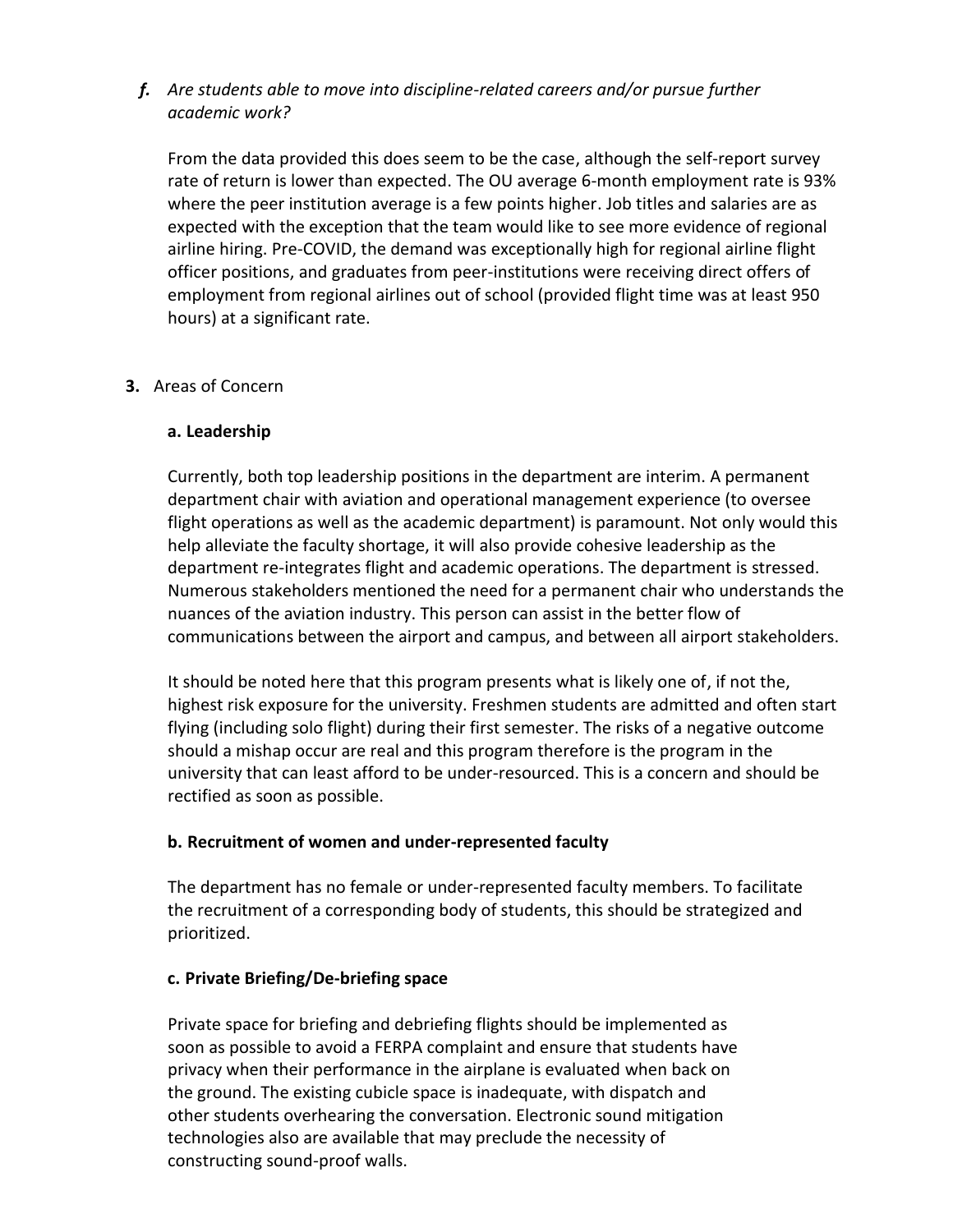## **d. More structured management of the flight training process**

Students reported that the process of scheduling aircraft and flight instructors appears to be at times haphazard and in need of better management. They reported a bottleneck in flight training with a lack of available flight instructors. They reported delays in training due to maintenance issues with the fleet. Students have gone two weeks without flying, when they need to be logging at least three hours per week.

Many institutions employ a flight training manager or assign this function to an existing employee. This person is responsible for ensuring that students are adequately paired with a flight instructor and that they fly regularly. This person follows up with the flight training process, and if things break down, they follow up until the situation is rectified. This helps to ensure that students complete their certificate and/or rating within the desired timeframe. It was reported that a private pilot's license would normally take six months, but some are taking one and a half years, primarily due to department resource and management issues.

### **e. Fleet standardization**

To speed the flight training process for students, better fleet standardization should become a goal. There is a wide variety of aircraft models and configurations in the training fleet. And while this can be an asset for higher time students, those early in their aviation flight career can have their training impeded by having to spend so much time learning different systems and panel layouts.

## **4. Recommendations**

## **a. Create a Development Strategy for Resourcing Department Needs**

Clearly, the department is under-resourced: the central budget and restricted fees may not be able to rectify this situation soon given the current fiscal climate.

With that in mind, a strategy for developing external resources should be undertaken, one that is built around a strategic vision in order to build confidence among potential donors that their resources will be put to a needed and enduring use.

## **b. Recruitment of women and under-represented faculty**

The Department should continue its efforts to identify and recruit highly qualified female faculty. The Russ College should identify strategies to retain female and under-represented faculty members.

## **c. Department Structure**

We recommend the department form a committee with internal and external stakeholder membership to study and recommend the best organizational structure for the department, including whether or not flight operations should be combined under a department chair. There are pros and cons to undertaking that course of action; undertaking a purposeful process to understand the impact at OU would be a step that ensures the best outcome.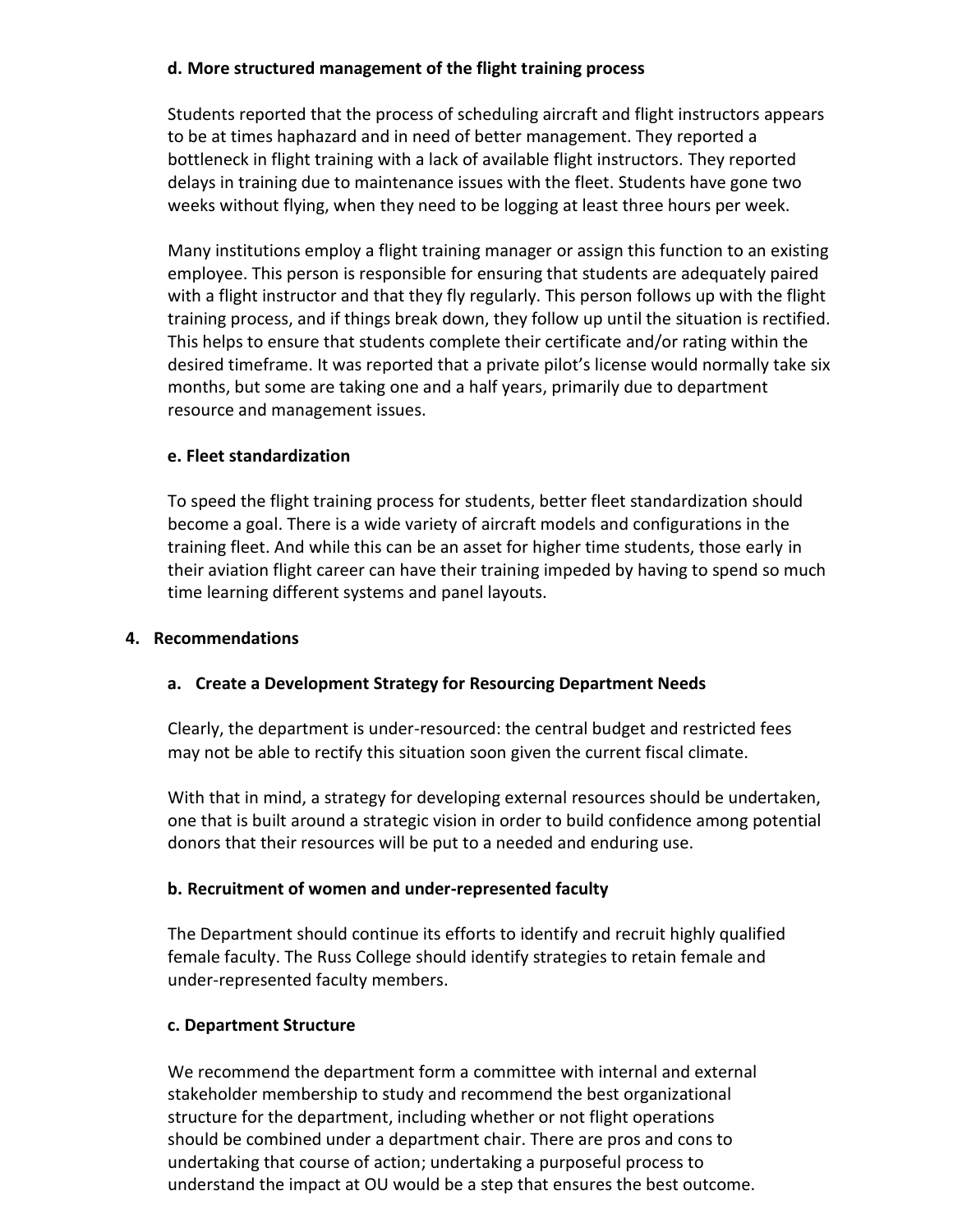#### **5. Commendations**

#### **Faculty/Staff dedication and commitment.**

Several students mentioned the enthusiasm and respect they had for department faculty; they are reportedly very student-focused and committed to their success. It was also clear that the staff dedication to the mission of the department is far above and beyond the call of duty.

#### **6. Overall judgment: Is the program viable as a whole?**

The review committee found the Department of Aviation to be viable**,** as evidenced by dedicated faculty, engaged, and strongly motivated students that are well-prepared for the post-graduate marketplace. Despite the shortage of faculty members (who are faced with unreasonably high teaching loads) and the limited resources and spaces available to them, the Department is performing efficiently and productively. However, this is not sustainable.

We are pleased to submit this review to the administration at Ohio University. Please do not hesitate to follow up with us with any questions or comments.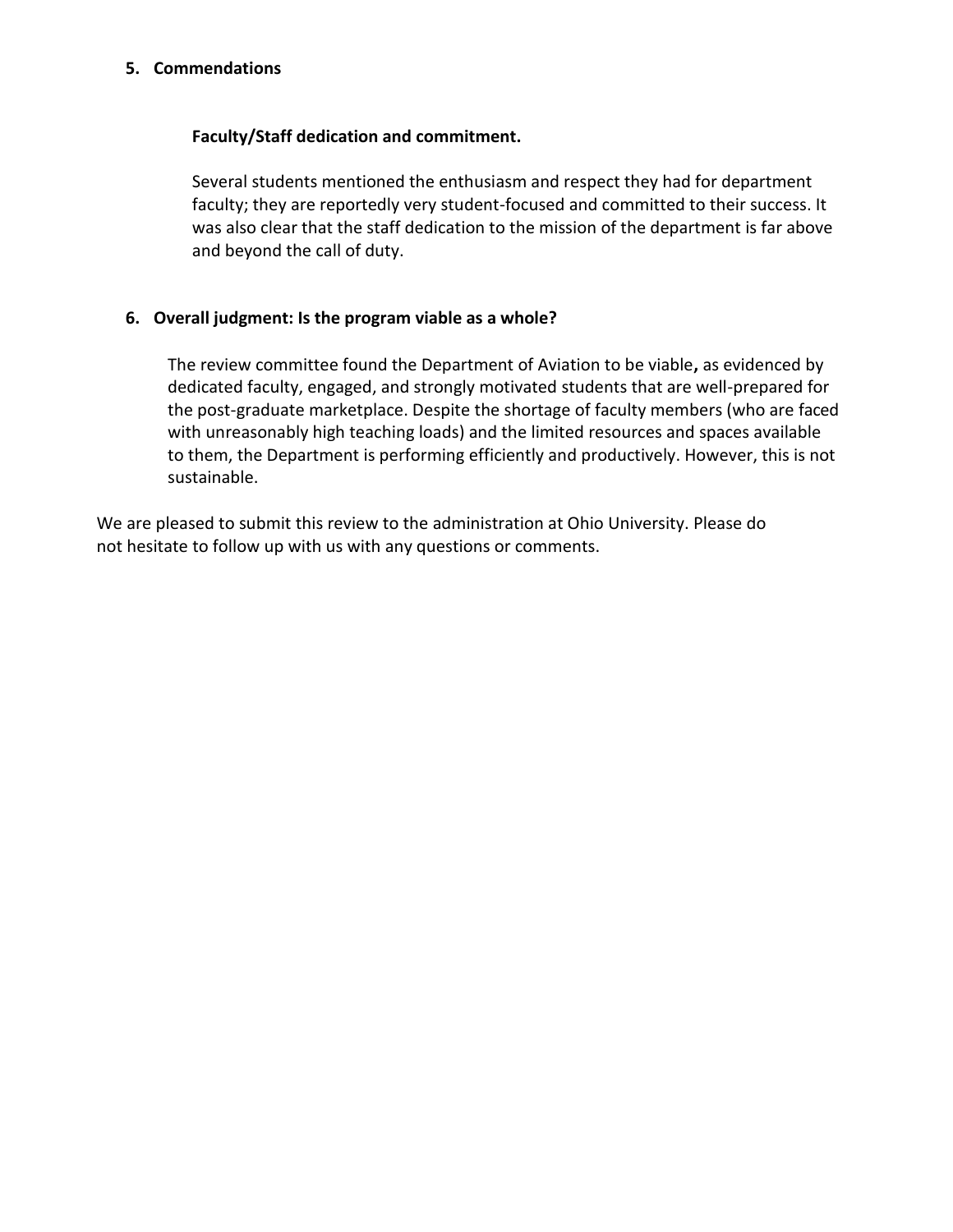

**Russ College of Engineering** and Technology

Office of the Dean

Stocker Center 155 1 Ohio University Athens OH 45701-2979 T: 740.593.1474 F: 740.593.0659 engineering@ohio.edu www.ohio.edu/engineering

February 10, 2021

Ohio University University Curriculum Committee

Re: Aviation Program Review

We would like to thank the program review team for dedicating their time to the improvement of our Aviation programs through the review of the associates and bachelor degree programs. We have reviewed the team's report and include herein the response from the Interim Department Chair with input from the Dean.

1. The program as a whole

The review team commented on the higher than average student-to-faculty ratio. The department is working with the Dean and the university in the request to hire at least a group 2 faculty member to reduce the load on the current two group 1 faculty and reduce the student-to-faculty ratio. The student-to-faculty ratio is higher than desired and if undergraduate enrollment increases the ratio will be even higher. Ultimately, it is critical to refill the faculty position that was vacated via retirement in the past academic year within the Department of Aviation.

We also acknowledge the concerns with funding in regards to facilities and equipment. There is space above the first floor of Fuller Training Center to expand the facilities to accommodate pre and post-flight student briefings to meet the needs of FERPA to maintain student privacy. However, the availability of funding is not currently available to provide such additional space.

In terms of flight instructors, the Chief Dispatcher assists students in finding replacement instructors should a departure occur and it is not wholly up to the students to find their own instructor. There have been recent modifications on the flight training requiring stricter policies which has resulted in the departure of several flight instructors. New flight instructors have been recruited under the revised system and are currently following protocols in terms of being available for their students and assuring proper flight training is occurring. A secondary rationale for the departure of flight instructors has been the economy prior to the past year. Recent graduates were recruited to flight instruct at other airports and received pay more than double (\$25 per hour and more) what is offered through our program. The recent economic decline within the airline industry will allow us to maintain our flight instructors as we have previous done. Any major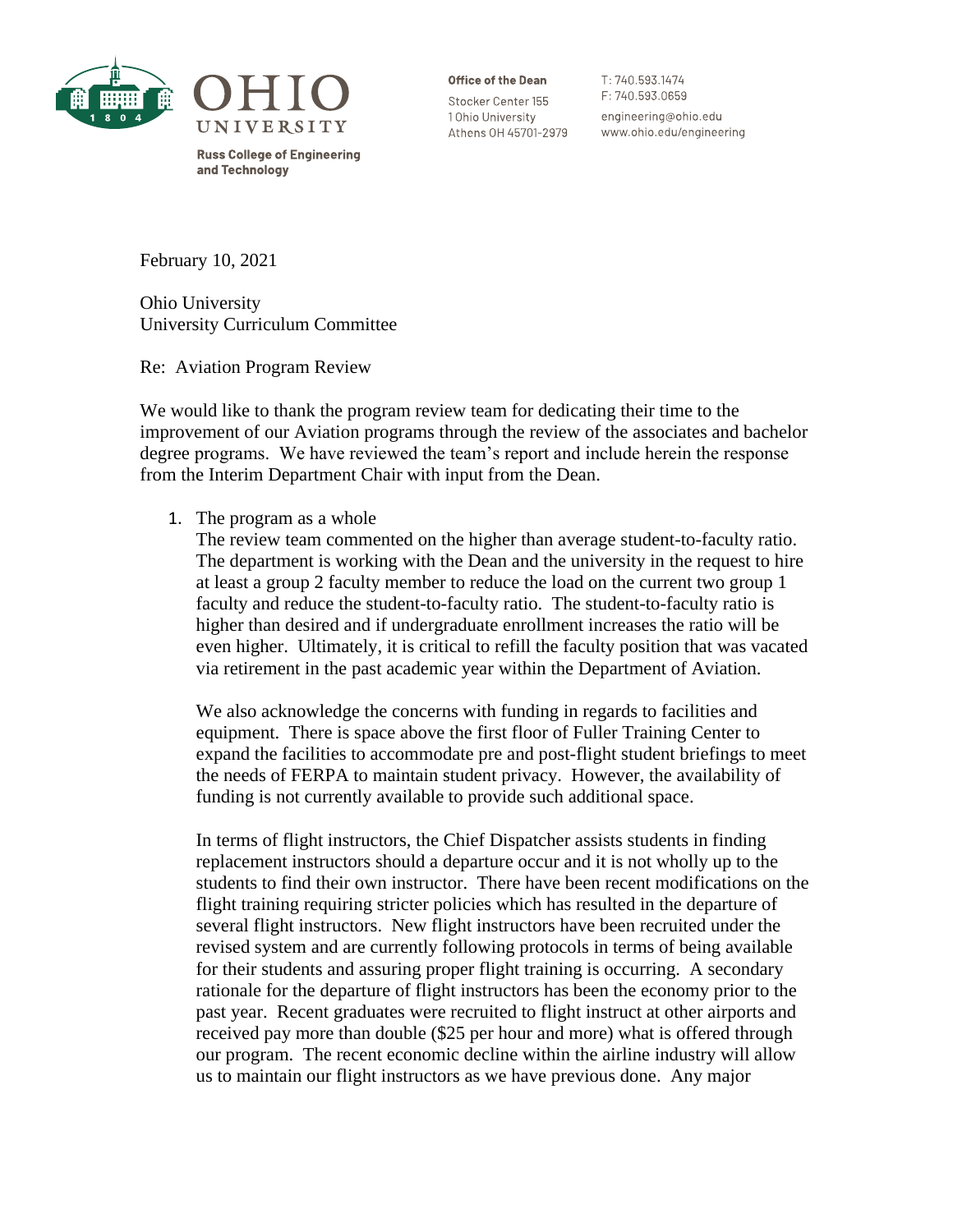changes in the flight industry in terms of pilot shortages, will have ramifications on our ability to maintain recent graduates as flight instructors.

There is one classified staff member who serves not only as the Chief Dispatcher, but also advises student and schedules flight slots. She is a tremendous asset but is carrying a heavy workload. It is anticipated that an additional faculty member will be able to not only carry a heavy teaching load but also pick up all the advising from the staff member.

Thus, an additional faculty member becomes critical for the department to carry out the mission of the program.

2. Undergraduate Program

The department is committed to recruiting and retaining female students given the male dominated field of Aviation. There are not any additional admission standards currently for the Aviation program; however, it has been considered to raise the requirements for entry to both improve the academic quality and success of the students as well as to limit the number of students to a more manageable number.

It was discussed that the curriculum was weaker in the area of aircraft systems and it is anticipated that an additional faculty member can certainly strengthen that area in the future. External to fulfilling the Federal Aviation Administration requirements for a Part 141 pilot school, the department has been hesitant to pursue additional accreditation due to the current burden on the faculty and staff of the program. Additional faculty lines would make pursuing a secondary accreditation more feasible.

#### 3. Areas of Concern and Recommendations

The two leadership positions in the department are currently interim. It is agreed that a permanent department chair with aviation experience would be preferable to manage both the flight operations and the academics. At this time, it is not feasible to burden either of the two faculty members with administrative roles as the teaching loads are extremely high. Upon the hiring of an additional faculty member, it is anticipated that the workload of one faculty member can be reduced to accommodate the transition to a permanent department chair. It is also anticipated that this individual can oversee the flight training aspects of the program to facilitate improved communication and coordination for both aspects of the program.

In terms of fleet standardization, the department is constantly attempting to purchase additional aircraft; however, the ability to do so at a reasonable cost is limited due to the availability of aircraft on the market. In order to eliminate